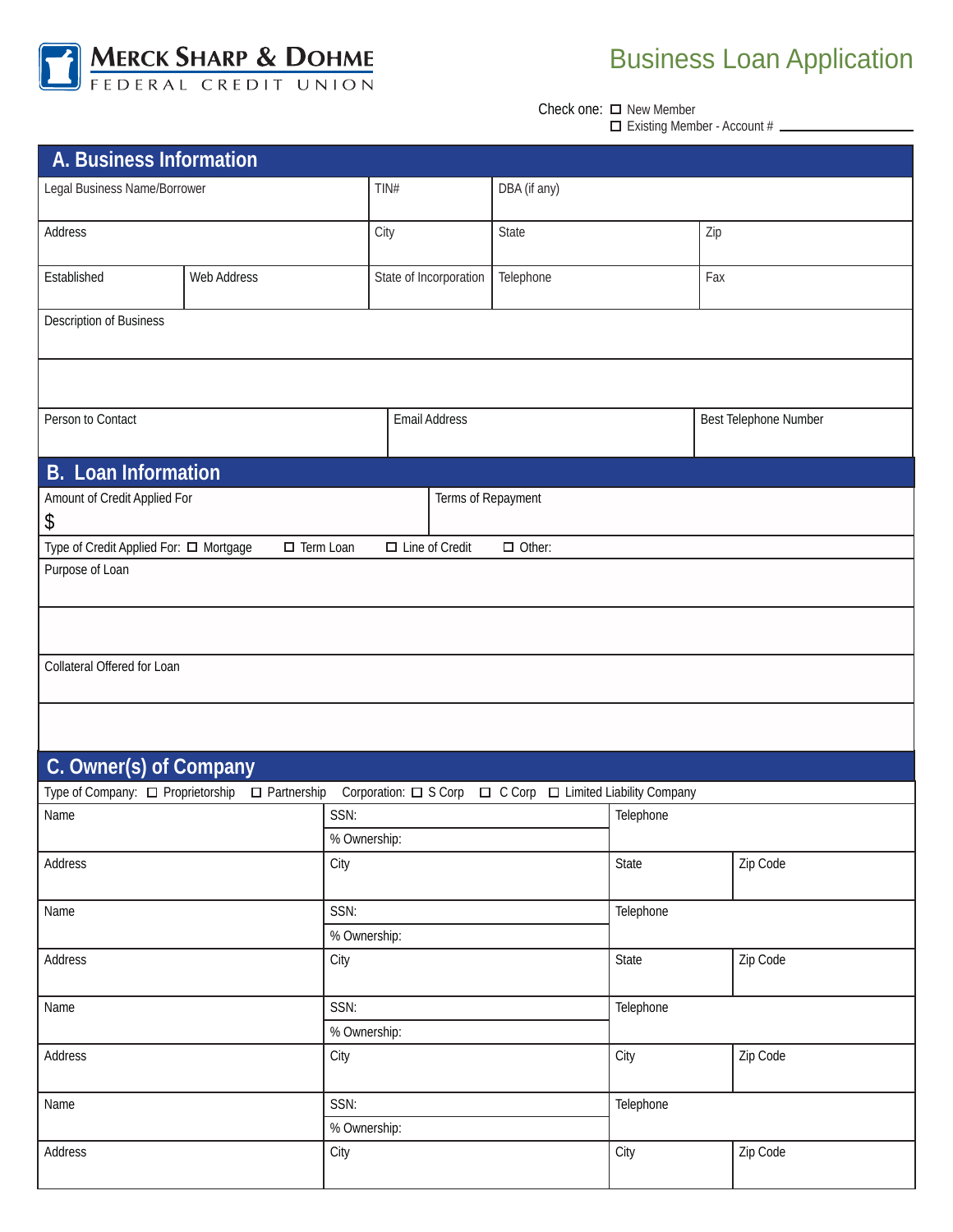| <b>D. Business Debt</b>                                                                                                                                                                                                                  |                         |              |                        |    |                    |                  |                 |          |    |  |
|------------------------------------------------------------------------------------------------------------------------------------------------------------------------------------------------------------------------------------------|-------------------------|--------------|------------------------|----|--------------------|------------------|-----------------|----------|----|--|
| Name/Address                                                                                                                                                                                                                             | <b>Original Amount</b>  |              | <b>Monthly Payment</b> |    | <b>Balance Due</b> | Rate<br>Security |                 | Due Date |    |  |
|                                                                                                                                                                                                                                          | \$                      |              | \$                     |    | \$                 | $\%$             |                 |          |    |  |
|                                                                                                                                                                                                                                          |                         |              |                        |    |                    |                  |                 |          |    |  |
|                                                                                                                                                                                                                                          | \$                      |              | \$                     |    | \$                 | $\%$             |                 |          |    |  |
|                                                                                                                                                                                                                                          | \$                      |              | \$                     | \$ |                    | $\%$             |                 |          |    |  |
|                                                                                                                                                                                                                                          | \$                      |              |                        |    | \$                 | $\%$             |                 |          |    |  |
|                                                                                                                                                                                                                                          | \$                      |              | \$                     |    | \$                 | $\%$             |                 |          |    |  |
| E. Other Information                                                                                                                                                                                                                     |                         |              |                        |    |                    |                  |                 |          |    |  |
| Banking Relationships (Please list only your Business Accounts)                                                                                                                                                                          |                         |              |                        |    |                    |                  |                 |          |    |  |
|                                                                                                                                                                                                                                          |                         |              |                        |    |                    |                  | <b>Business</b> |          |    |  |
| <b>Financial Institution</b>                                                                                                                                                                                                             |                         |              | <b>Account Number</b>  |    | Checking           |                  | Savings         | Other    |    |  |
|                                                                                                                                                                                                                                          |                         |              |                        | \$ |                    | \$               |                 |          | \$ |  |
|                                                                                                                                                                                                                                          |                         |              |                        | \$ |                    | \$               |                 | \$       |    |  |
|                                                                                                                                                                                                                                          |                         |              | \$                     |    |                    | \$               |                 | \$       |    |  |
|                                                                                                                                                                                                                                          |                         |              |                        | \$ |                    | \$               |                 | \$       |    |  |
| Business/Trade References (Please list your two major suppliers or references)                                                                                                                                                           |                         |              |                        |    |                    |                  |                 |          |    |  |
| <b>Address</b><br>Name of Contact<br><b>Telephone Number</b><br>Name                                                                                                                                                                     |                         |              |                        |    |                    |                  |                 |          |    |  |
|                                                                                                                                                                                                                                          |                         |              |                        |    |                    |                  |                 |          |    |  |
|                                                                                                                                                                                                                                          |                         |              |                        |    |                    |                  |                 |          |    |  |
| <b>Miscellaneous</b>                                                                                                                                                                                                                     |                         |              |                        |    |                    |                  |                 |          |    |  |
| Census Tract:<br>Number of Employees:                                                                                                                                                                                                    |                         |              |                        |    |                    |                  |                 |          |    |  |
| Ownership (Optional): □ White                                                                                                                                                                                                            | $\Box$ African American | $\Box$ Asian | $\Box$ Hispanic        |    | $\Box$ Other:      |                  |                 |          |    |  |
| Referral Source:                                                                                                                                                                                                                         |                         |              |                        |    |                    |                  |                 |          |    |  |
| Revenue/Annual Sales: \$                                                                                                                                                                                                                 |                         |              |                        |    |                    |                  |                 |          |    |  |
| Is the business a party to any claim or lawsuit? $\Box$ Yes $\Box$ No If yes, please explain in Details section below.                                                                                                                   |                         |              |                        |    |                    |                  |                 |          |    |  |
| Has the business ever declared bankrutcy? $\Box$ Yes $\Box$ No Chapter _____<br>Date of Filing:<br>$\sqrt{2}$<br>/20<br>If yes, please explain in Details section below.                                                                 |                         |              |                        |    |                    |                  |                 |          |    |  |
| Are any of the Applicants an endorser, guarantor, or co-maker for obligations not listed on the financial statements? $\square$ Yes<br>$\square$ No<br>If yes, please indicate total contingent liability: \$___________________________ |                         |              |                        |    |                    |                  |                 |          |    |  |
| Details:                                                                                                                                                                                                                                 |                         |              |                        |    |                    |                  |                 |          |    |  |
|                                                                                                                                                                                                                                          |                         |              |                        |    |                    |                  |                 |          |    |  |
|                                                                                                                                                                                                                                          |                         |              |                        |    |                    |                  |                 |          |    |  |